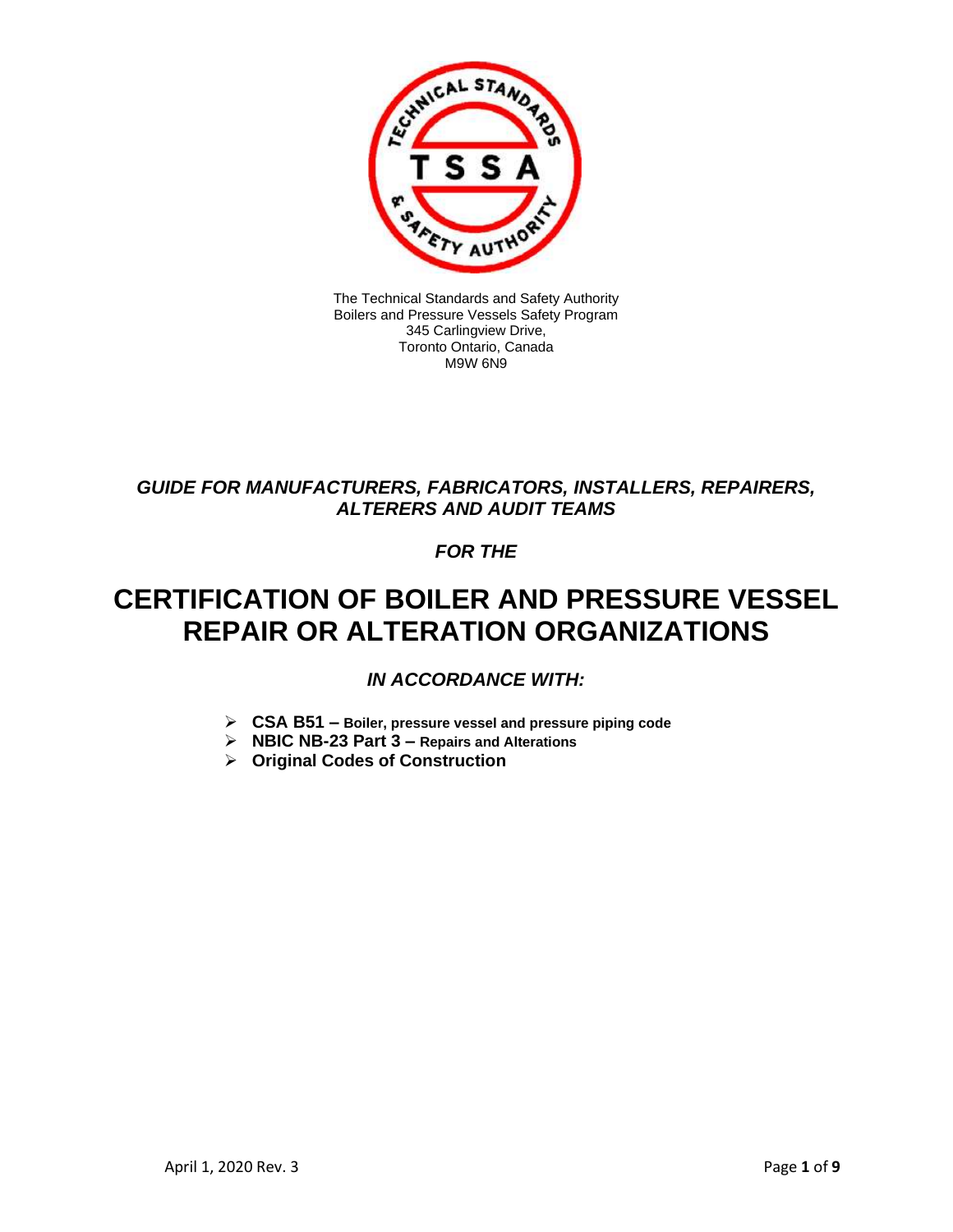## **INTRODUCTION**

This guide is prepared for the use of audit team leaders, members and applicants for TSSA Certificates of Authorization (C of A). It is not intended to replace or interpret the requirements of the CSA, NBIC, or the ASME Boiler and Pressure Vessel Codes. This guide does not list all the detailed requirements of the CSA, NBIC and ASME Codes referenced, but rather lists the highlights that the applicant is required to include in the written Quality Control (QC) Manual.

In addition, to assist the TSSA audit team, this guide is provided to applicants for their use in identifying and verifying the paragraph(s) where their QC Manual addresses all applicable control requirements of the CSA, NBIC and ASME Codes. The QC Manual must contain the description of the controls necessary for implementing the QC Program, but it is not required to contain all the programmatic requirements which will be found in the QC Program, such as written procedures.

The guide is based upon CSA B51, NBIC NB-23 Part 3 requirements. The guide is subject to revision by TSSA based on changes made to the CSA and NBIC Codes, from time to time, or based on feedback received from users.

An audit must cover a QC Manual and its implementation. It is recognized that the scope of work, QC Manual and Manual implementation will vary from one applicant to another, therefore, only those activities to be performed under the scope of an applicant's TSSA Certificate of Authorization are required to be addressed in the QC Manual. TSSA audit teams are advised that this guide may not outline all possible aspects of each audit. The QC Manual need not follow the format of this guide but shall described applicable requirements.

Questions of possible need for interpretation raised by the audit team members or the applicant shall be submitted to the TSSA Boiler and Pressure Vessel Chief Inspector for a resolution.

## **HOW TO USE THIS GUIDE**

Review each item in the checklist against the QC Manual and:

1) Check the applicable column, "Yes", "No" or "N/A" (Not Applicable) 2) Note the paragraph number in the QC Program Manual which covers the subject addressed in the column labelled "Quality Program Reference". 3) Submit one copy of the completed checklist with one uncontrolled copy of the current QC Manual to TSSA Head Office for review, at least one month prior to the scheduled implementation audit date.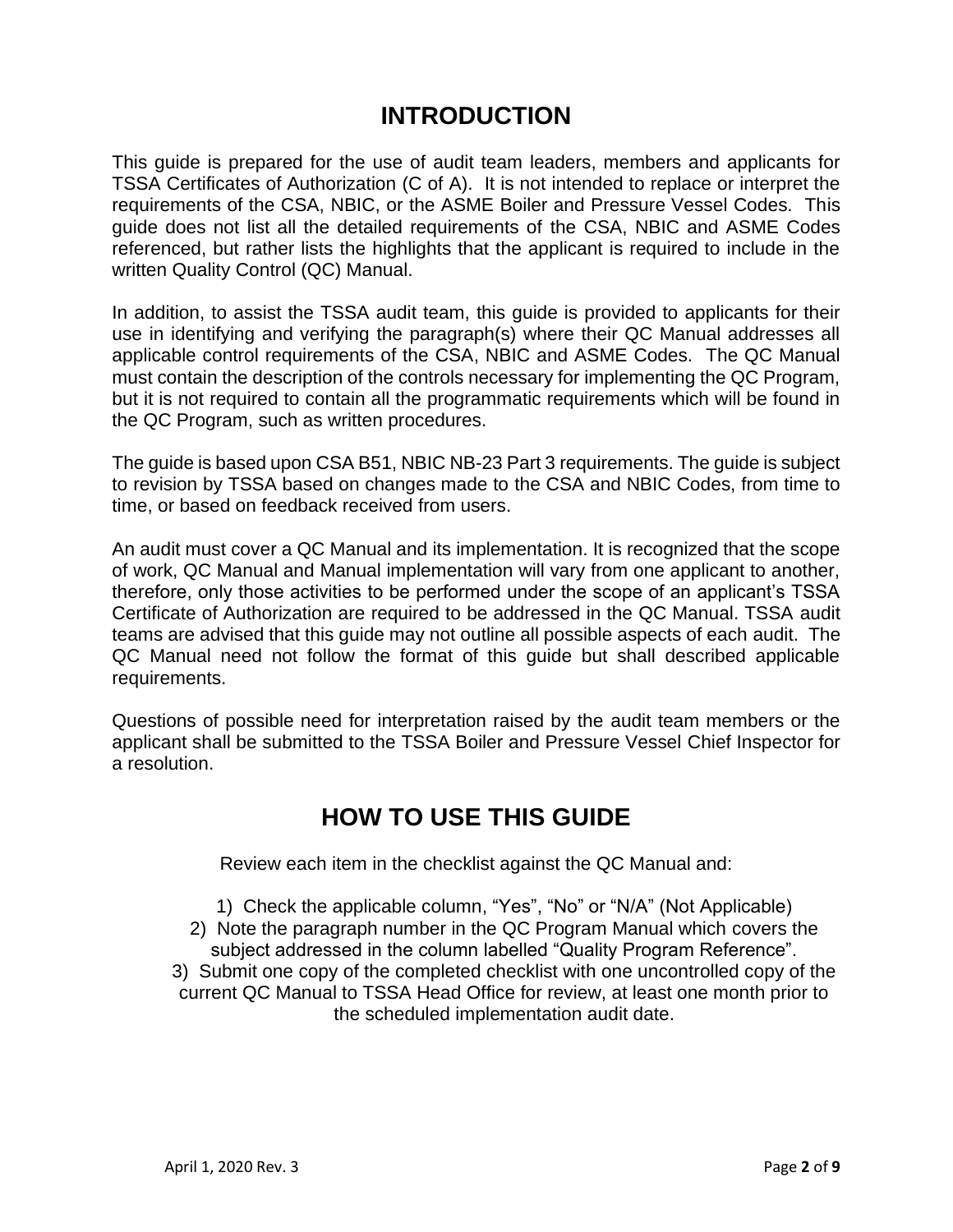## **DEMONSTRATION OF THE QUALITY SYSTEM**

The purpose of the demonstration item is to evaluate the applicant's Quality Control System (QCS) and implementation. For evaluation of the QCS, the applicant must demonstrate to the current Code rules sufficient administrative and construction of the QCS to show that they have the knowledge and ability to produce the Code items typical of those covered by the QCS.

It is expected that the construction functions be demonstrated using typical Code work. However, they may be demonstrated using current work, a mock-up, or a combination of the two. Any current Code work ongoing at the time of the audit is subject to the audit team's review. While that applicant must address each element of the QCS in the Code, the applicant need only demonstrate those elements within the intended scope of activities that apply to their program.

If the applicant holds a single Certificate of Authorization, the demonstration item must include the elements of the QCS on the item that will be constructed for the requested type of Certificate of Authorization. The demonstration item shall be based on the latest mandated Code Edition in effect at the time of the review. If the demonstration item is based upon current work that is being fabricated to a previous Code Edition, the applicant shall address changes in the Code that would require different actions in the demonstrations to be in compliance with the current Code.

For applicants requesting multiple Certificates of Authorization, it is not necessary to have a demonstration item with design calculations for each Code section. An item fabricated to any one of the requested Certificates of Authorization may be used as the demonstration item.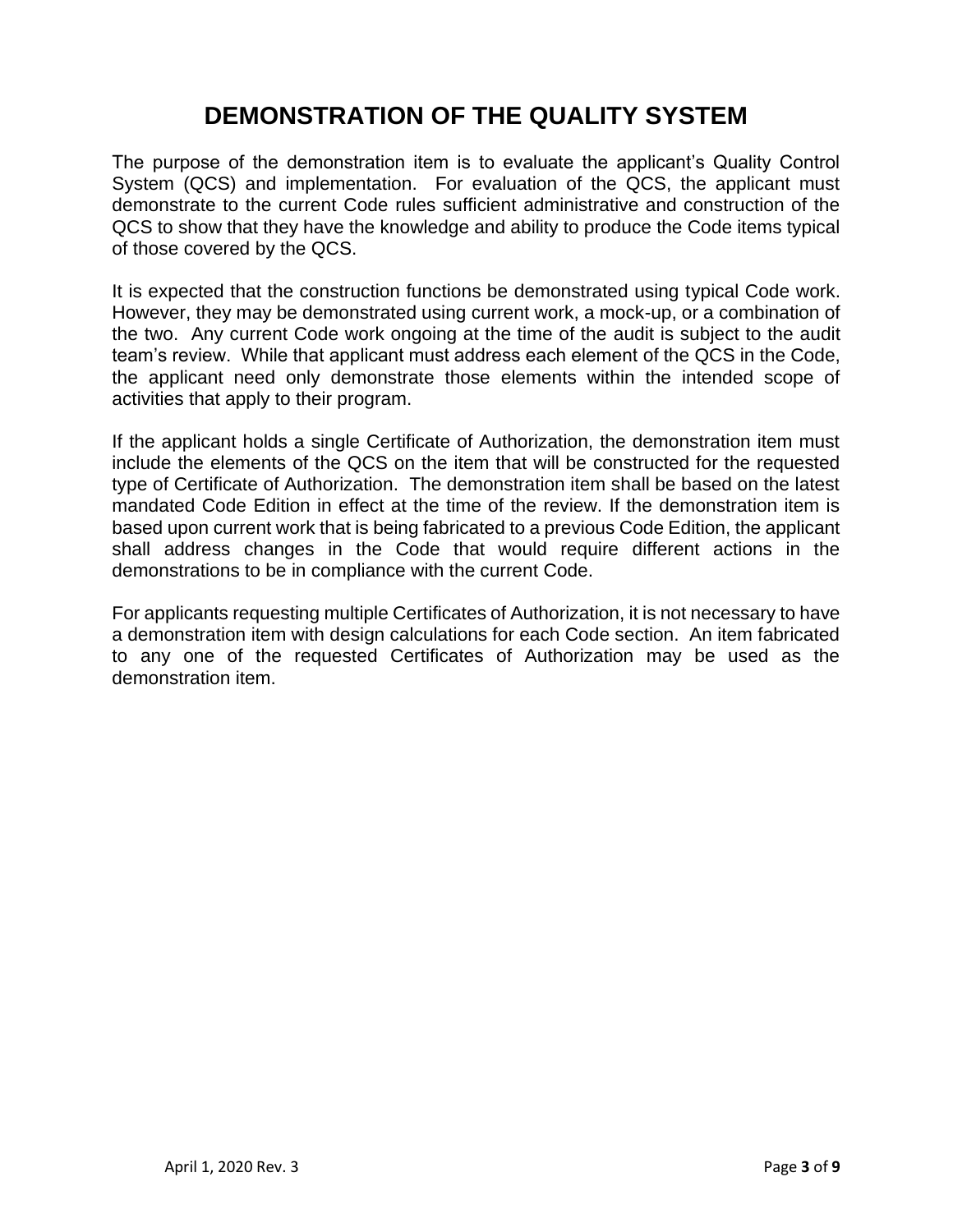

Company Name: \_\_\_\_\_\_\_\_\_\_\_\_\_\_\_\_\_\_\_\_\_\_\_\_\_\_\_\_\_\_\_\_\_\_\_\_\_\_\_\_\_\_\_\_\_\_\_\_\_\_\_\_\_\_\_

Reviewed by: \_\_\_\_\_\_\_\_\_\_\_\_\_\_\_\_\_\_\_\_\_\_\_\_\_\_\_\_\_\_\_\_\_\_ Date: \_\_\_\_\_\_\_\_\_\_\_\_\_\_\_\_\_\_\_

| No.          | <b>Quality Element and Sub-Elements</b>                                                                                                                                                                                                                                                                                                                                                                                                          | Yes | No | N/A | <b>Quality Program</b><br>Reference |
|--------------|--------------------------------------------------------------------------------------------------------------------------------------------------------------------------------------------------------------------------------------------------------------------------------------------------------------------------------------------------------------------------------------------------------------------------------------------------|-----|----|-----|-------------------------------------|
| 1            | <b>GENERAL QUALITY CONTROL SYSTEM REQUIREMENTS</b>                                                                                                                                                                                                                                                                                                                                                                                               |     |    |     |                                     |
|              | The QCS is documented in detail in a QC Manual that addresses all<br>(a)<br>requirements of the applicable Code Section and includes:<br>a cover sheet that contains the company name, physical address,<br>(1)<br>and a brief description of the program scope(s) as it will appear on<br>the requested Certificate(s) of Authorization.<br>(NOTE: The cover sheet may also contain the effective date of the QC Manual, mailing address, phone |     |    |     |                                     |
|              | number or other information desired by the certificate holder or applicant.)<br>a brief description of the products being fabricated and/or work<br>(ii)<br>being accomplished under the Code or work the Certificate Holder<br>wishes to accomplish under the code, including applicability of the<br>QCS to shop activities, field activities, or both.<br>(iii) a Table of Contents page which includes each section by subject,              |     |    |     |                                     |
|              | number and revision number (as applicable).                                                                                                                                                                                                                                                                                                                                                                                                      |     |    |     |                                     |
| $\mathbf{2}$ | STATEMENT OF AUTHORITY AND RESPONSIBILITY                                                                                                                                                                                                                                                                                                                                                                                                        |     |    |     |                                     |
|              | (a) The Statement of Authority and Responsibility shall include the following:                                                                                                                                                                                                                                                                                                                                                                   |     |    |     |                                     |
|              | (i) A statement that all work carried out by the applicant meets all<br>applicable Code and Jurisdictional requirements.                                                                                                                                                                                                                                                                                                                         |     |    |     |                                     |
|              | (ii) The authority and responsibility of those in charge of the QCS are<br>clearly established and documented.                                                                                                                                                                                                                                                                                                                                   |     |    |     |                                     |
|              | (iii) Persons performing QC functions have sufficient and well-defined<br>responsibility, the authority and the organizational freedom to identify<br>QC problems and to initiate, recommend, and provide solutions,<br>including stop work orders if further processing would result in a non-<br>conformance with the applicable Code section.                                                                                                 |     |    |     |                                     |
|              | (iv) A statement that all disagreements in the implementation of the QCS<br>is referred for resolution to a higher authority in the company.                                                                                                                                                                                                                                                                                                     |     |    |     |                                     |
|              | (v) The Statement of Authority and Responsibility is signed and dated by<br>a senior company official responsible for Code activities (i.e.<br>President, Vice President, Plant Manager, etc.)                                                                                                                                                                                                                                                   |     |    |     |                                     |
| 3            | <b>MANUAL CONTROL</b>                                                                                                                                                                                                                                                                                                                                                                                                                            |     |    |     |                                     |
|              | (a) Manual revision control system (i.e. is the QC Manual revised by page or<br>by section, are the controls clearly described?)                                                                                                                                                                                                                                                                                                                 |     |    |     |                                     |
|              | (b) The title of the individual responsible for revising the QC Manual.                                                                                                                                                                                                                                                                                                                                                                          |     |    |     |                                     |
|              | The title of the individual responsible for reviewing the current TSSA<br>(c)<br>Code Adoption Document, new NBIC/CSA Code Editions and making<br>any required changes to the QC Manual within six months from the new<br>Edition issue date.                                                                                                                                                                                                    |     |    |     |                                     |
|              | (d) Provision for review and approval of the QC Manual to maintain it is<br>current.                                                                                                                                                                                                                                                                                                                                                             |     |    |     |                                     |
|              | Provision for submittal of the QC Manual revisions to the TSSA<br>(e)<br>Representative for acceptance prior to implementation including timely<br>update of all copies to reflect approved revisions.                                                                                                                                                                                                                                           |     |    |     |                                     |
|              | In the case where the QC Manual exists in more than one language, at<br>(f)<br>lease one version is in English and identified as the authoritative version.                                                                                                                                                                                                                                                                                      |     |    |     |                                     |
|              | In the case where the QC Manual exists in languages other than English,<br>a statement by the C of A holder that the translation is correct shall be<br>provided.                                                                                                                                                                                                                                                                                |     |    |     |                                     |
|              | (NOTE: A glossary of terms is desirable from the standpoint of clarity and if abbreviated titles<br>of personnel and control documents are used throughout the QC Manual.)                                                                                                                                                                                                                                                                       |     |    |     |                                     |
|              | Provision for distribution of the revised QC Manual (controlled or<br>(g)<br>uncontrolled), including hard copy and/or electronic controls.                                                                                                                                                                                                                                                                                                      |     |    |     |                                     |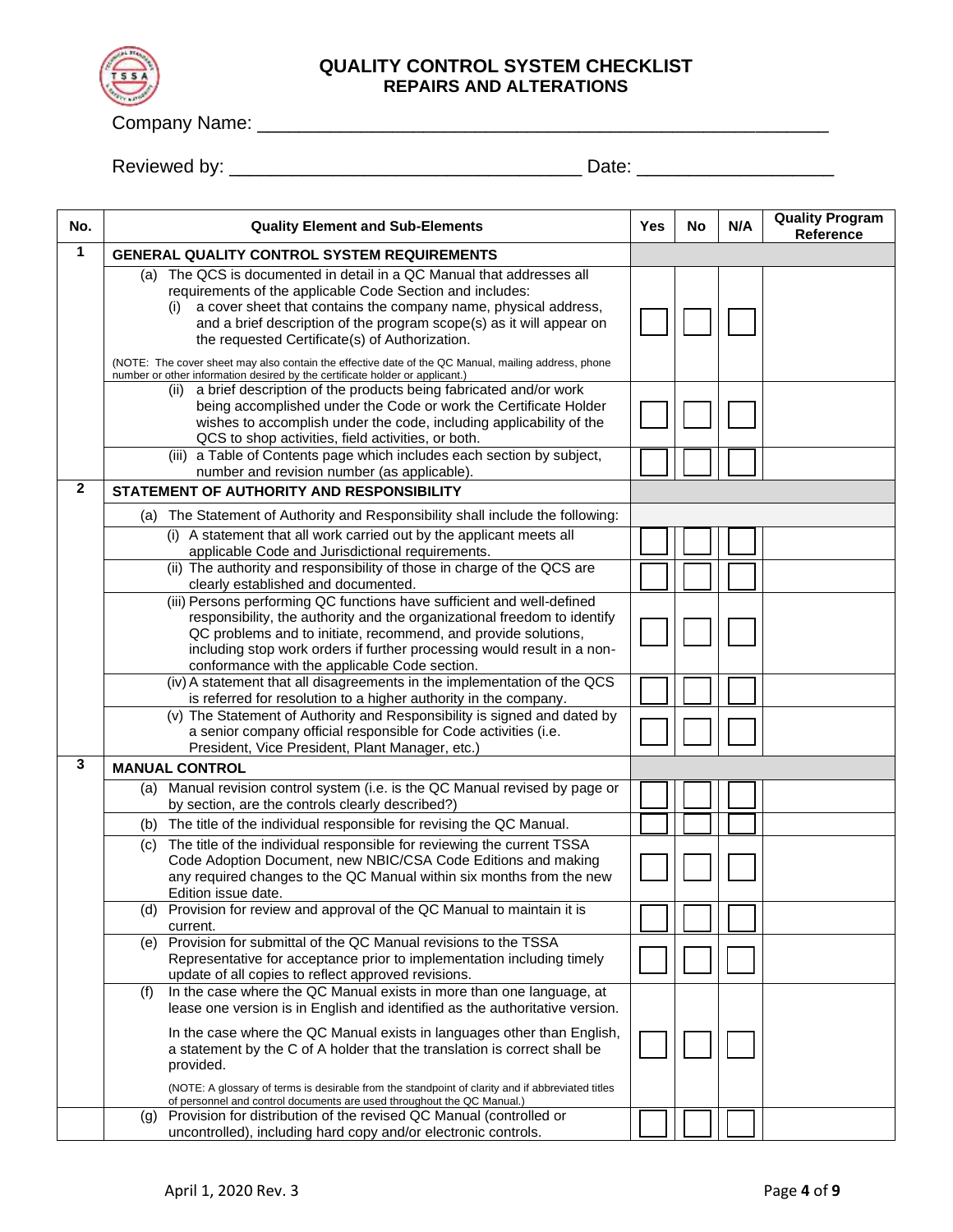

| No. | <b>Quality Element and Sub-Elements</b>                                                                                                                                                                                                                                                                                                                                                                                                                                                                                                                                                       | Yes | No | N/A | <b>Quality Program</b><br>Reference |
|-----|-----------------------------------------------------------------------------------------------------------------------------------------------------------------------------------------------------------------------------------------------------------------------------------------------------------------------------------------------------------------------------------------------------------------------------------------------------------------------------------------------------------------------------------------------------------------------------------------------|-----|----|-----|-------------------------------------|
| 4   | <b>ORGANIZATION</b>                                                                                                                                                                                                                                                                                                                                                                                                                                                                                                                                                                           |     |    |     |                                     |
|     | (a) An organization chart showing the relationship between management,<br>engineering, purchasing, manufacturing, production, field assembly, field<br>construction, inspection, and quality control (as applicable) exists and<br>reflects the actual organization.<br>(NOTE: The purpose of this chart is to identify and associate the various organizational groups with the<br>particular function for which they are responsible. The Code does not intend to encroach on the right to<br>establish or alter whatever form of organization considered to be appropriate for Code work.) |     |    |     |                                     |
| 5   | DRAWINGS, DESIGN CALCULATIONS AND SPECIFICATION CONTROL                                                                                                                                                                                                                                                                                                                                                                                                                                                                                                                                       |     |    |     |                                     |
|     | (a) Controls exist which assure that the latest applicable drawings, design<br>calculations, specifications and instructions required by Code, as well as<br>authorized changes, are used for manufacture, assembly, examinations,<br>inspections and testing. Controls include provisions for:                                                                                                                                                                                                                                                                                               |     |    |     |                                     |
|     | The title of the individual responsible for the preparation of the<br>(i)<br>design calculations and drawings produced internally (where<br>applicable).                                                                                                                                                                                                                                                                                                                                                                                                                                      |     |    |     |                                     |
|     | The title of the individual responsible for reviewing and approving<br>(ii)<br>drawings, calculations, and specifications prepared internally or<br>supplied by the customer, to ensure Code compliance to the original<br>Code of Construction (approval by signature and date on all<br>applicable documents).                                                                                                                                                                                                                                                                              |     |    |     |                                     |
|     | (iii) The title of the individual responsible for obtaining and reviewing the<br>original Manufacture's Data Report to ensure the repair or alteration<br>methods are completed per the original Code of Construction.                                                                                                                                                                                                                                                                                                                                                                        |     |    |     |                                     |
|     | (iv) The title of the individual responsible for computer aided design<br>calculations and drawings. A detailed description of how this is<br>verified to ensure the correct output has been obtained (where<br>applicable).                                                                                                                                                                                                                                                                                                                                                                  |     |    |     |                                     |
|     | (v) The title of the individual responsible to ensure computer program<br>revisions have been made within 6 months of Code revision<br>changes. The verification process that ensures the revised program<br>is producing the correct output is described (where applicable).                                                                                                                                                                                                                                                                                                                 |     |    |     |                                     |
|     | (vi) The title of the individual responsible for the design registration with<br>the appropriate jurisdictional authority and filing the registered<br>designs upon request shall be described.                                                                                                                                                                                                                                                                                                                                                                                               |     |    |     |                                     |
|     | (vii) The title of the individual responsible for the distribution of drawings,<br>calculations, specifications, and the removal of all obsolete<br>drawings, calculations and specifications.                                                                                                                                                                                                                                                                                                                                                                                                |     |    |     |                                     |
| 6   | <b>MATERIAL CONTROL</b>                                                                                                                                                                                                                                                                                                                                                                                                                                                                                                                                                                       |     |    |     |                                     |
|     | Controls for identifying materials exist to assure that only acceptable<br>(a)<br>materials (including welding materials) are used for the repair and/or<br>alteration.                                                                                                                                                                                                                                                                                                                                                                                                                       |     |    |     |                                     |
|     | Controls exist to assure that new material received is properly identified<br>(b)<br>and has the correct documentation, including material test reports and/or<br>certificates of compliance to satisfy Code requirements, as applicable.                                                                                                                                                                                                                                                                                                                                                     |     |    |     |                                     |
|     | The material control system ensures that only accepted material is<br>(G)<br>issued for Code construction.                                                                                                                                                                                                                                                                                                                                                                                                                                                                                    |     |    |     |                                     |
|     | If substitution of materials is allowed, the applicable controls of this<br>(d)<br>activity are documented, including designation of the individual<br>authorized to approve substitutions.                                                                                                                                                                                                                                                                                                                                                                                                   |     |    |     |                                     |
|     | The title of the individual responsible for performing a receiving<br>(e)<br>inspection of Code materials.                                                                                                                                                                                                                                                                                                                                                                                                                                                                                    |     |    |     |                                     |
|     | Information to be provided to the individual receiving materials<br>(f)<br>concerning characteristics of the material to be checked is documented.                                                                                                                                                                                                                                                                                                                                                                                                                                            |     |    |     |                                     |
|     | Controls exists for the handling of materials that are found to be non-<br>(q)<br>conforming at receiving inspection.                                                                                                                                                                                                                                                                                                                                                                                                                                                                         |     |    |     |                                     |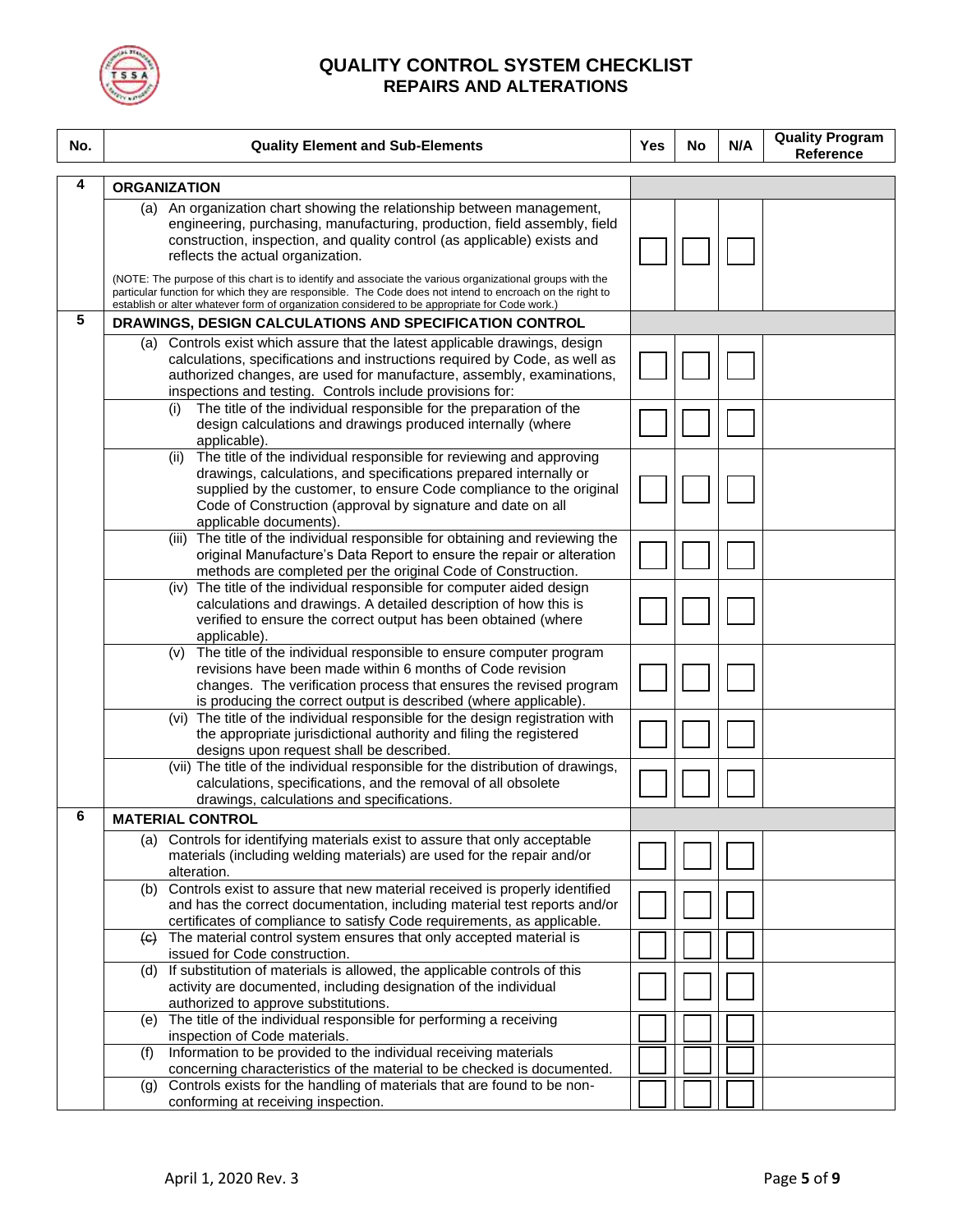

| No.                     | <b>Quality Element and Sub-Elements</b>                                                                                                                                                                                                                                                                                                     | Yes | No | N/A | <b>Quality Program</b><br><b>Reference</b> |
|-------------------------|---------------------------------------------------------------------------------------------------------------------------------------------------------------------------------------------------------------------------------------------------------------------------------------------------------------------------------------------|-----|----|-----|--------------------------------------------|
|                         |                                                                                                                                                                                                                                                                                                                                             |     |    |     |                                            |
|                         | When further material testing is required at receiving inspection or during<br>(h)<br>the manufacturing operations, the applicable controls of this activity are<br>documented.                                                                                                                                                             |     |    |     |                                            |
|                         | Measures have been established and documented to assure the proper<br>(i)<br>marking, handling, and storage of materials, including welding/brazing<br>material.                                                                                                                                                                            |     |    |     |                                            |
| $\overline{\mathbf{r}}$ | <b>EXAMINATION AND INSPECTION PROGRAM</b>                                                                                                                                                                                                                                                                                                   |     |    |     |                                            |
|                         | Fabrication operations, including examinations and tests are described in<br>(a)<br>sufficient detail to permit the AI to determine at what stages specific                                                                                                                                                                                 |     |    |     |                                            |
|                         | inspections are to be performed. Specifically:                                                                                                                                                                                                                                                                                              |     |    |     |                                            |
|                         | (i) Provisions for the use of checklists, process sheets, travelers, etc.,<br>for a list of examinations and tests to be performed and for<br>designation of inspection points. Checklists shall be made available<br>to the AI prior to the start of fabrication, as well as acceptance of the<br>proposed method of repair or alteration. |     |    |     |                                            |
|                         | The title of the individual responsible for selecting the appropriate<br>(b)<br>materials, Welding Procedure Specifications, preheat, non-destructive<br>examination method and post weld heat treatment.                                                                                                                                   |     |    |     |                                            |
|                         | (c) The title of the individual responsible for contacting the AI and providing<br>them with the latest revised drawings, design calculations and all job-<br>related documents for initial review and designation of inspection points<br>on the checklist.                                                                                |     |    |     |                                            |
|                         | Measures have been established to ensure:<br>(d)                                                                                                                                                                                                                                                                                            |     |    |     |                                            |
|                         | (i) The AI is informed of approaching inspection points.                                                                                                                                                                                                                                                                                    |     |    |     |                                            |
|                         | (ii) Controls taken to ensure that all required inspections have been<br>completed by the AI.                                                                                                                                                                                                                                               |     |    |     |                                            |
|                         | (iii) Material test reports or certificates of compliance, examination<br>reports, test records, and other fabrication documents are available<br>to the AI.                                                                                                                                                                                |     |    |     |                                            |
|                         | (iv) Transfer of material markings to assure traceability is maintained. If<br>a coded marking system is used, it is documented in the manual or<br>written procedure acceptable to the AI.                                                                                                                                                 |     |    |     |                                            |
|                         | (e) The title of the individual responsible for the preparation of the Report of<br>Repair or Alteration. The report shall be reviewed for correctness and<br>certified by the individual accepting the workmanship on behalf of the<br>company.                                                                                            |     |    |     |                                            |
|                         | The title of the individual responsible for verifying the repair or alteration<br>(f)<br>nameplate stamping with the Report of Repair or Alteration before<br>presenting with the job file to the AI for review and signature.                                                                                                              |     |    |     |                                            |
|                         | Measures are established to assure that the final inspection is<br>(g)<br>performed, and all specified requirements have been met prior to<br>obtaining the AI's concurrence to attach the nameplate. The AI shall<br>verify the attachment of the nameplate to the correct vessel.                                                         |     |    |     |                                            |
|                         | Measures are established for the distribution of the applicable Data<br>(h)<br>Report.                                                                                                                                                                                                                                                      |     |    |     |                                            |
|                         | Measures are established to control field activities, when applicable.<br>(i)                                                                                                                                                                                                                                                               |     |    |     |                                            |
| 8                       | <b>NON-CONFORMANCES</b>                                                                                                                                                                                                                                                                                                                     |     |    |     |                                            |
|                         | (a) Controls exists for the correction of non-conformances. When the AI<br>involvement is required by Code, the procedure shall be agreed upon<br>with the AI. Controls shall include:                                                                                                                                                      |     |    |     |                                            |
|                         | The title of the individual responsible for reviewing the non-<br>(i)<br>conforming condition.                                                                                                                                                                                                                                              |     |    |     |                                            |
|                         | Identifying and controlling further processing of non-conforming<br>(ii)<br>items until final disposition.                                                                                                                                                                                                                                  |     |    |     |                                            |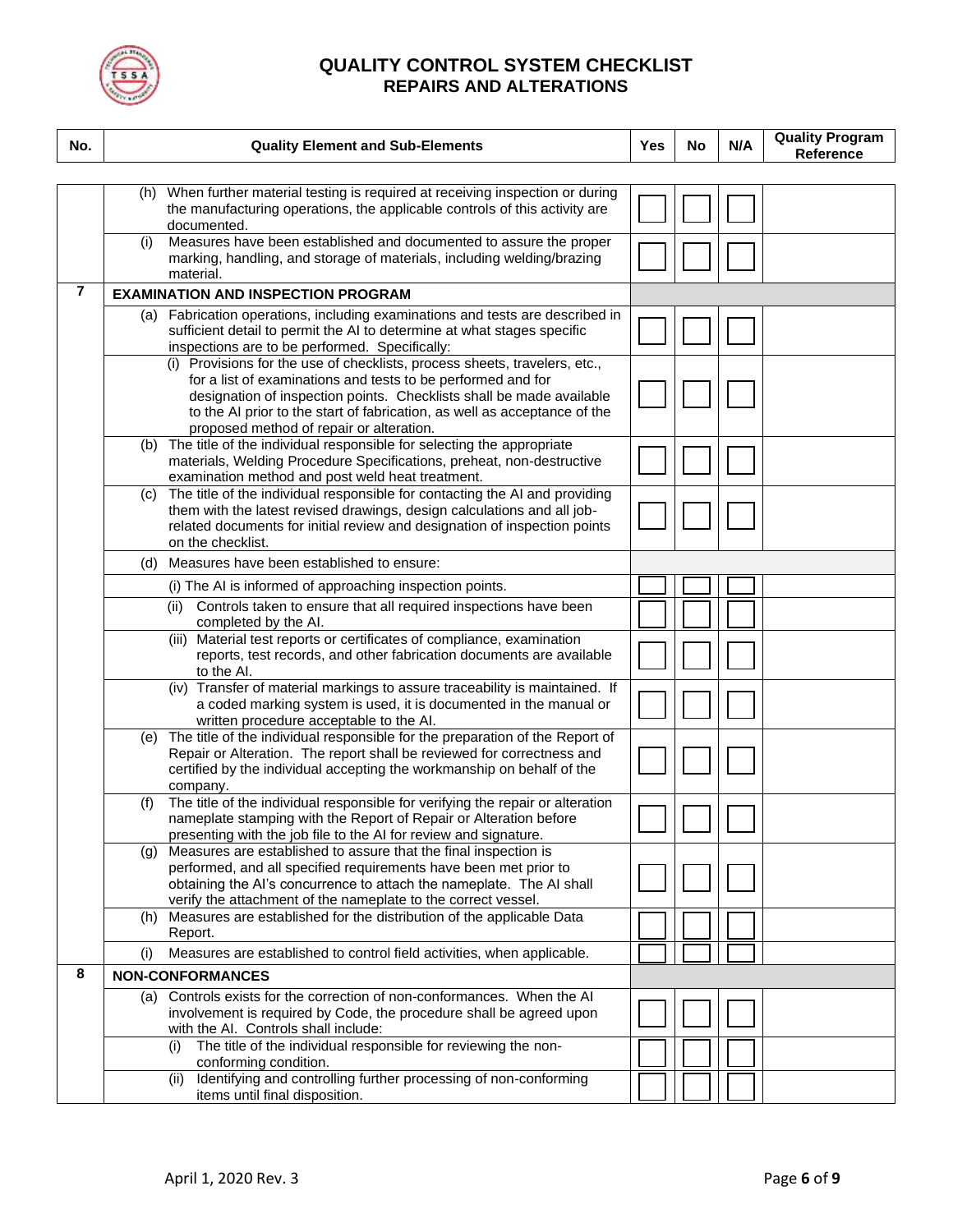

| No. | <b>Quality Element and Sub-Elements</b>                                                                                                           | Yes | No | N/A | <b>Quality Program</b><br><b>Reference</b> |
|-----|---------------------------------------------------------------------------------------------------------------------------------------------------|-----|----|-----|--------------------------------------------|
|     |                                                                                                                                                   |     |    |     |                                            |
|     | (iii) Documenting the non-conformance, the disposition, and informing<br>the AI of the non-conforming condition.                                  |     |    |     |                                            |
|     | (iv) Addressing the non-conformance on the checklist with a hold point<br>added.                                                                  |     |    |     |                                            |
|     | The final inspection and disposition shall be accepted by the QC and<br>(v)<br>AI.                                                                |     |    |     |                                            |
|     | (vi) When the disposition is "Use-As-Is", the disposition may require an<br>engineering evaluation.                                               |     |    |     |                                            |
| 9   | <b>WELDING AND BRAZING CONTROL (AS APPLICABLE)</b>                                                                                                |     |    |     |                                            |
|     | (a) Welding and Brazing shall conform to the requirements of ASME Section<br>IX and the Code of Construction, as applicable to the scope of work. |     |    |     |                                            |
|     | The title of the individual responsible for certifying Welding Procedure<br>(b)                                                                   |     |    |     |                                            |
|     | Specifications (WPS), Brazing Procedure Specifications (BPS),                                                                                     |     |    |     |                                            |
|     | Procedure Qualification Records (PQR), and Welder/Welding Operator<br>Certificates and Brazer/Brazing Operator Certificates (as applicable).      |     |    |     |                                            |
|     | The individual responsible shall:                                                                                                                 |     |    |     |                                            |
|     | Be appointed by the Company.<br>(i)                                                                                                               |     |    |     |                                            |
|     | (ii) Have a satisfactory level of competence in accordance with the                                                                               |     |    |     |                                            |
|     | QCS, and as a minimum be qualified by education, experience, or<br>training.                                                                      |     |    |     |                                            |
|     | (iii) Have a record maintained by the applicant containing objective<br>evidence of all qualifications, training, or experience.                  |     |    |     |                                            |
|     | The title of the individual responsible for ensuring the WPS and the<br>(C)                                                                       |     |    |     |                                            |
|     | welder/brazer assigned to each weldment/brazement is qualified and<br>appropriate for the work to be completed.                                   |     |    |     |                                            |
|     | (d) Measures are taken to ensure:                                                                                                                 |     |    |     |                                            |
|     | WPS/BPS's are available to the welder in the work area.<br>(i)                                                                                    |     |    |     |                                            |
|     | (ii) Welder/Brazer qualifications are maintained in accordance with                                                                               |     |    |     |                                            |
|     | ASME Section IX, the TSSA Code Adoption Document and the<br>Code of Construction.                                                                 |     |    |     |                                            |
|     | (iii) A system is established for identifying the welds/brazes completed<br>by each welder/brazer.                                                |     |    |     |                                            |
|     | (iv) Removing or inspecting tack welds is completed per Code.                                                                                     |     |    |     |                                            |
|     | (v) Storage and conditioning of low-hydrogen electrodes is established<br>(as required).                                                          |     |    |     |                                            |
|     | (vi) The control, issuance, and return of welding/brazing material to<br>assure the proper welding/brazing material is used.                      |     |    |     |                                            |
|     | (vii) Provisions exist for revocation of welder/welding operator's or                                                                             |     |    |     |                                            |
|     | brazer/brazing operator's certification when there is reason to<br>question their ability to make welds/brazes that meet the                      |     |    |     |                                            |
|     | specification.                                                                                                                                    |     |    |     |                                            |
| 10  | <b>NON-DESTRUCTIVE EXAMINATION</b>                                                                                                                |     |    |     |                                            |
|     | (a) Controls exist for identifying the appropriate NDE procedures applicable<br>to the scope of work. These provisions assure that:               |     |    |     |                                            |
|     | NDE personnel are qualified in accordance with the applicable Code<br>(i)                                                                         |     |    |     |                                            |
|     | section requirements, and records made available to the AI upon                                                                                   |     |    |     |                                            |
|     | request.<br>NDE (UT, MT, PT, RT and VT) examinations are performed in<br>(ii)                                                                     |     |    |     |                                            |
|     | accordance with a written procedure demonstrated to the                                                                                           |     |    |     |                                            |
|     | satisfaction of the AI (when required). Procedures to be made                                                                                     |     |    |     |                                            |
|     | available to the AI upon request.                                                                                                                 |     |    |     |                                            |
|     | (iii) RT film and all NDE reports are retained in accordance with the<br>applicable Code.                                                         |     |    |     |                                            |
|     | (iv) All NDE equipment is calibrated.                                                                                                             |     |    |     |                                            |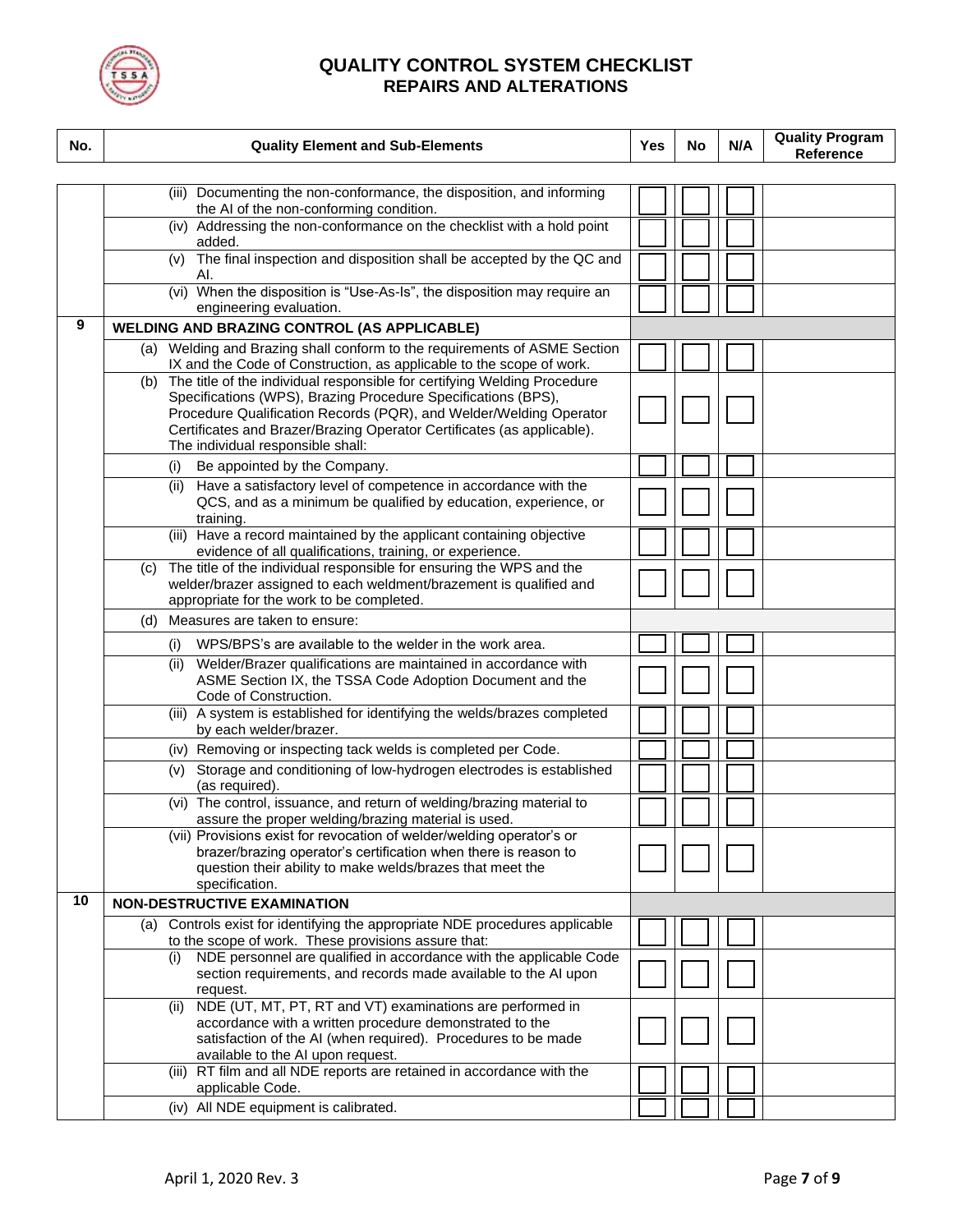

| No. | <b>Quality Element and Sub-Elements</b>                                                                                                                                                                                                                                                                                                                                                                                                                                                                                                                                                                                                                                                                                                                                                                                                                                                                                                                                                                               | <b>Yes</b> | No | N/A | <b>Quality Program</b><br>Reference |
|-----|-----------------------------------------------------------------------------------------------------------------------------------------------------------------------------------------------------------------------------------------------------------------------------------------------------------------------------------------------------------------------------------------------------------------------------------------------------------------------------------------------------------------------------------------------------------------------------------------------------------------------------------------------------------------------------------------------------------------------------------------------------------------------------------------------------------------------------------------------------------------------------------------------------------------------------------------------------------------------------------------------------------------------|------------|----|-----|-------------------------------------|
|     |                                                                                                                                                                                                                                                                                                                                                                                                                                                                                                                                                                                                                                                                                                                                                                                                                                                                                                                                                                                                                       |            |    |     |                                     |
|     | (v) The QC Manual addresses requirements that the Qualification of<br>NDE Personnel meets the Canadian jurisdictional requirements of<br>CAN/CGSB-48.9712 or SNT-TC-1A.                                                                                                                                                                                                                                                                                                                                                                                                                                                                                                                                                                                                                                                                                                                                                                                                                                               |            |    |     |                                     |
| 11  | <b>HEAT TREATMENT</b>                                                                                                                                                                                                                                                                                                                                                                                                                                                                                                                                                                                                                                                                                                                                                                                                                                                                                                                                                                                                 |            |    |     |                                     |
|     | (a) Controls are in place to assure that heat treatment is completed as<br>required by the applicable Code.                                                                                                                                                                                                                                                                                                                                                                                                                                                                                                                                                                                                                                                                                                                                                                                                                                                                                                           |            |    |     |                                     |
|     | (b) Measures are established to assure the proper placement of<br>thermocouples and the use of charts.                                                                                                                                                                                                                                                                                                                                                                                                                                                                                                                                                                                                                                                                                                                                                                                                                                                                                                                |            |    |     |                                     |
|     | When heat treatment is subcontracted, measures are established to<br>(c)<br>assure that the procedures are followed and that heat treatment charts<br>are provided.                                                                                                                                                                                                                                                                                                                                                                                                                                                                                                                                                                                                                                                                                                                                                                                                                                                   |            |    |     |                                     |
|     | (d) The title of the individual responsible for maintaining traceability of the<br>item being heat treated when sent to the subcontracted facility.                                                                                                                                                                                                                                                                                                                                                                                                                                                                                                                                                                                                                                                                                                                                                                                                                                                                   |            |    |     |                                     |
|     | Documentation is provided to the AI for assurance that all heat treatment<br>(e)<br>requirements have been met.                                                                                                                                                                                                                                                                                                                                                                                                                                                                                                                                                                                                                                                                                                                                                                                                                                                                                                       |            |    |     |                                     |
| 12  | <b>CALIBRATION OF MEASURING AND TEST EQUIPMENT</b>                                                                                                                                                                                                                                                                                                                                                                                                                                                                                                                                                                                                                                                                                                                                                                                                                                                                                                                                                                    |            |    |     |                                     |
|     | (a) Controls exists for the calibration of examination, measuring, and test<br>equipment used in fulfillment of applicable Code requirements.                                                                                                                                                                                                                                                                                                                                                                                                                                                                                                                                                                                                                                                                                                                                                                                                                                                                         |            |    |     |                                     |
|     | Measures are established to ensure that:<br>(b)                                                                                                                                                                                                                                                                                                                                                                                                                                                                                                                                                                                                                                                                                                                                                                                                                                                                                                                                                                       |            |    |     |                                     |
|     | Calibration records are maintained and that status indicators are<br>(i)<br>used to indicate the current calibration status of the equipment.                                                                                                                                                                                                                                                                                                                                                                                                                                                                                                                                                                                                                                                                                                                                                                                                                                                                         |            |    |     |                                     |
|     | (ii) Calibration equipment is maintained in good condition, checked for<br>signs of damage, and removed from service if found defective.                                                                                                                                                                                                                                                                                                                                                                                                                                                                                                                                                                                                                                                                                                                                                                                                                                                                              |            |    |     |                                     |
|     | (iii) A calibration frequency is established and maintained, and results<br>are traceable to National Standards.                                                                                                                                                                                                                                                                                                                                                                                                                                                                                                                                                                                                                                                                                                                                                                                                                                                                                                      |            |    |     |                                     |
|     | When calibrations are performed in-house, the title of the individual<br>(iv)<br>responsible is identified and procedures are established.                                                                                                                                                                                                                                                                                                                                                                                                                                                                                                                                                                                                                                                                                                                                                                                                                                                                            |            |    |     |                                     |
| 13  | <b>RECORDS RETENTION</b>                                                                                                                                                                                                                                                                                                                                                                                                                                                                                                                                                                                                                                                                                                                                                                                                                                                                                                                                                                                              |            |    |     |                                     |
|     | (a) The manufacturer or assembler shall maintain the documents outlined<br>below for a period as required by the Code of Construction (as<br>applicable):<br>Report of Repair or Alteration<br>(i)<br>(ii) Original Manufacturer's Data Reports<br>(iii) Manufacturer's drawings<br>(iv) Design calculations<br>(v) Checklists, process sheets, travelers, etc.<br>(vi) Material test reports and/or material certifications<br>(vii) Pressure parts documentation and certifications<br>(viii) Welding Procedure Specifications/Brazing Procedure Specifications<br>and Procedure Qualification Records<br>(ix) Welder Qualification Records for each welder or Brazing<br>Qualification Records for each brazer<br>(x) Non-Destructive Examination reports<br>(xi) Repair procedures and records<br>(xii) Heat treatment records and test results<br>(xiii) Non-conformances and dispositions<br>(xiv) Pressure test records<br>(xv) Copy or photograph of nameplate(s)<br>(xvi) Any other applicable documentation |            |    |     |                                     |
| 14  | THE AUTHORIZED INSPECTOR                                                                                                                                                                                                                                                                                                                                                                                                                                                                                                                                                                                                                                                                                                                                                                                                                                                                                                                                                                                              |            |    |     |                                     |
|     | (a) All required inspections are to be performed by an Authorized Inspection<br>Agency (AIA). The AIA may be an Insurance Company or TSSA. The                                                                                                                                                                                                                                                                                                                                                                                                                                                                                                                                                                                                                                                                                                                                                                                                                                                                        |            |    |     |                                     |